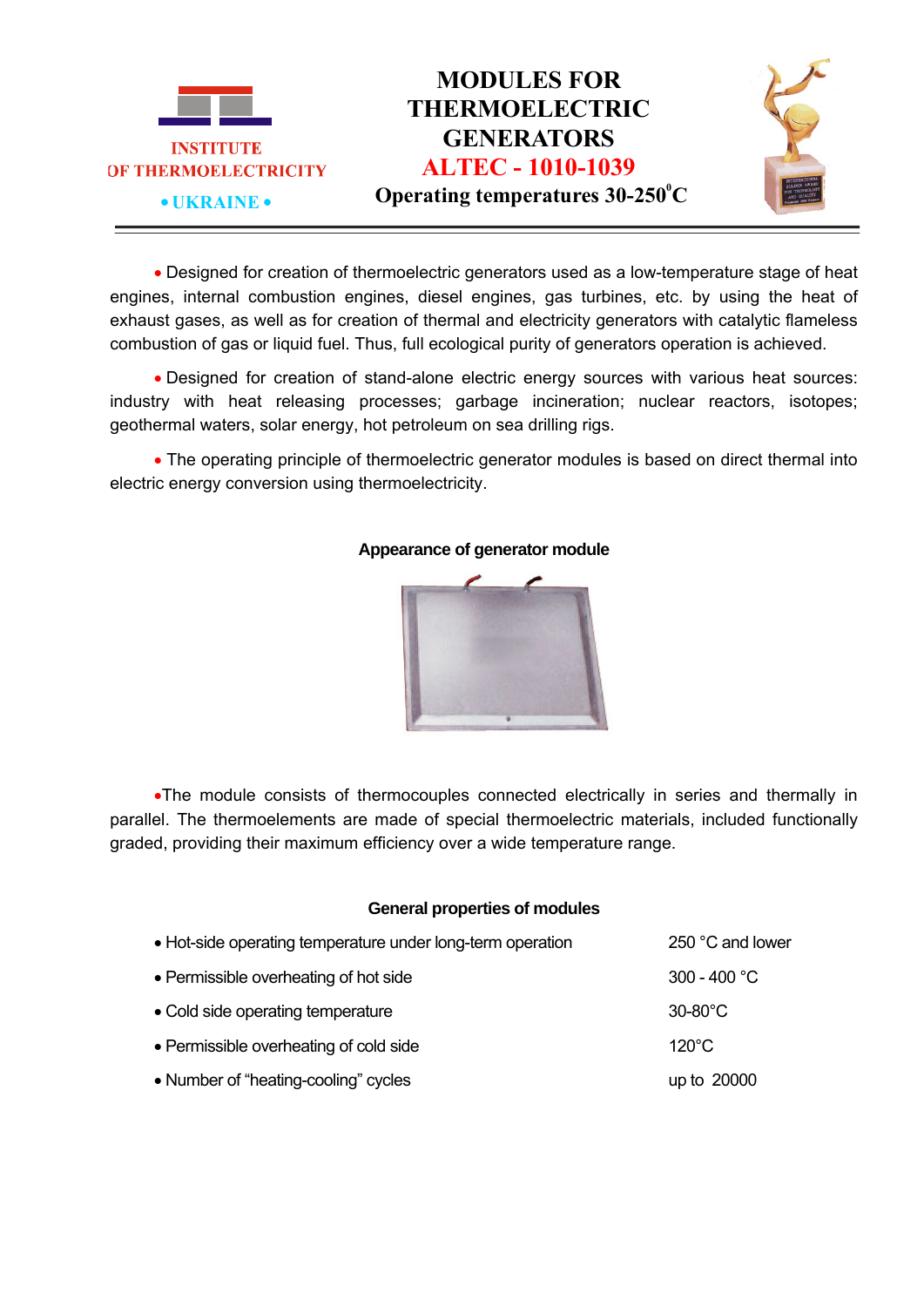

#### **Schematic diagram of generator module housing**

1 - case; 2 –electric conductors; 3 – hermetically sealed tube for filling the case with inert gas

| Modules type                        | $a$ , mm | $b$ , mm | $c$ , mm | $d, \, \text{mm}$ |
|-------------------------------------|----------|----------|----------|-------------------|
| Altec -1010, 1011, 1016, 1017, 1018 | 42       | 42       | 56       | 56                |
| Altec $-1019 \div 1022$             | 32       | 32       | 44       | 44                |
| Altec $-1023 \div 1028$             | 32       | 62       | 48       | 78                |
| Altec $-1029 \div 1035$             | 62       | 62       | 77       | 77                |
| Altec $-1036 \div 1039$             | 92       | 92       | 108      | 108               |

 The modules offer enhanced reliability due to the use of latest technique for legs connection and arrangement in sealed metal cases made of stainless thin-wall steel, as well as special electric connections inside the module increasing reliability parameter MTBF by a factor of 50-2800.

 The modules are produced according to a special flexible technology making possible elaboration of their new variants without additional expenses.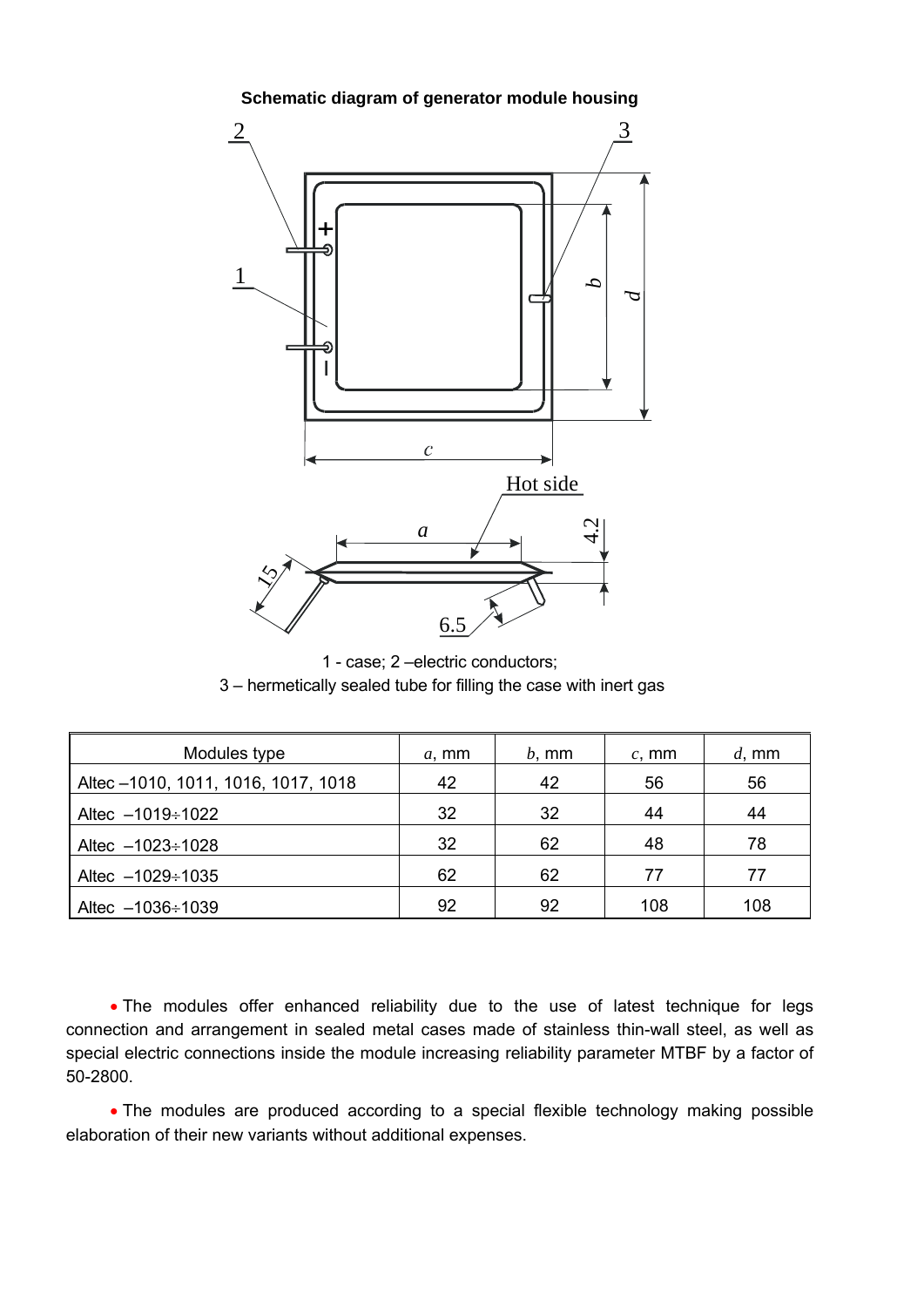## **Parameters of thermoelectric modules**

| <b>Modules</b><br>type | Dimensions,<br>mm | U, B            | I, A            | W, W           | $Q$ , Вт     | η, %           | $M^*$        |
|------------------------|-------------------|-----------------|-----------------|----------------|--------------|----------------|--------------|
| <b>Altec 1010</b>      | 40x40x4.0         | $4.4 \pm 0.2$   | $1.4 \pm 0.07$  | $6.0 + 0.3$    | $100 + 5$    | $6.0 + 0.3$    | 1            |
| <b>Altec 1011</b>      | 40x40x4.0         | $2.2 + 0.1$     | $2.75 \pm 0.15$ | $6.0 \pm 0.3$  | $100 + 5$    | $6.0 + 0.3$    | 1            |
| <b>Altec 1016</b>      | 40x40x4.0         | $1.1 \pm 0.05$  | $5.5 \pm 0.3$   | $6.0 + 0.3$    | $100 + 5$    | $6.0 + 0.3$    | 80           |
| <b>Altec 1017</b>      | 40x40x4.0         | $0.55 \pm 0.03$ | 11±0.5          | $6.0 + 0.3$    | $100 + 5$    | $6.0 + 0.3$    | 350          |
| <b>Altec 1018</b>      | 40x40x4.0         | $0.27 \pm 0.02$ | $22 + 1$        | $6.0 + 0.3$    | $100 + 5$    | $6.0 + 0.3$    | 600          |
| <b>Altec 1019</b>      | 30x30x4.0         | $0.9 + 0.05$    | $3.5 \pm 0.2$   | $3.1 \pm 0.2$  | $50\pm3$     | $6.0 + 0.3$    | $\mathbf{1}$ |
| <b>Altec 1020</b>      | 30x30x4.0         | $0.45 \pm 0.02$ | $7 + 0.4$       | $3.1 \pm 0.2$  | $50\pm3$     | $6.0 + 0.3$    | 50           |
| <b>Altec 1021</b>      | 30x30x4.0         | $0.3 \pm 0.02$  | 10±0.6          | $3.0 + 0.2$    | $50\pm3$     | $6.0 + 0.3$    | 190          |
| <b>Altec 1022</b>      | 30x30x4.0         | $0.15 \pm 0.01$ | $20 + 1.5$      | $3.0 + 0.2$    | $50\pm3$     | $6.0 + 0.3$    | 400          |
| <b>Altec 1023</b>      | 30x60x4.0         | $1.8 + 0.1$     | $3.5 \pm 0.2$   | $6.3 \pm 0.3$  | $100 + 5$    | $6.0 + 0.3$    | 1            |
| <b>Altec 1025</b>      | 30x60x4.0         | $0.9 + 0.05$    | $7 + 0.4$       | $6.3 \pm 0.3$  | $100 + 5$    | $6.0 + 0.3$    | 90           |
| Altec 1026             | 30x60x4.0         | $0.6 \pm 0.03$  | 10±0.6          | $6.0 + 0.3$    | $100 + 5$    | $6.0 + 0.3$    | 270          |
| <b>Altec 1027</b>      | 30x60x4.0         | $0.3 \pm 0.02$  | $20 + 2$        | $6.0 + 0.3$    | $100 + 5$    | $6.0 \pm 0.3$  | 520          |
| <b>Altec 1028</b>      | 30x60x4.0         | $0.15 \pm 0.01$ | $37\pm3$        | $5.5 \pm 0.3$  | $100 + 5$    | $5.5 \pm 0.3$  | 840          |
| <b>Altec 1029</b>      | 60x60x4.0         | $3.6 \pm 0.2$   | $3.5 \pm 0.2$   | $12.6 \pm 0.6$ | 200±10       | $6.0 + 0.3$    | $\mathbf{1}$ |
| <b>Altec 1030</b>      | 60x60x4.0         | $1.8 + 0.1$     | $7 + 0.4$       | $12.6 \pm 0.6$ | $200 \pm 10$ | $6.0 \pm 0.3$  | 150          |
| <b>Altec 1031</b>      | 60x60x4.0         | $1.2 \pm 0.05$  | $10 \pm 0.6$    | $12 \pm 0.6$   | 200±10       | $6.0 + 0.3$    | 450          |
| <b>Altec 1032</b>      | 60x60x4.0         | $0.9 \pm 0.05$  | $13 \pm 0.7$    | $12 \pm 0.6$   | $200 \pm 10$ | $6.0 \pm 0.3$  | 580          |
| <b>Altec 1033</b>      | 60x60x4.0         | $0.6 \pm 0.03$  | $20 + 1.5$      | $12 + 1.5$     | 200±10       | $6.0 + 0.3$    | 940          |
| Altec 1034             | 60x60x4.0         | $0.3 \pm 0.02$  | $37\pm3$        | 11±0.6         | 200±10       | $5.5 \pm 0.3$  | 1500         |
| <b>Altec 1035</b>      | 60x60x4.0         | $0.15 \pm 0.01$ | $65 \pm 5$      | 10±0.6         | 200±10       | $5.2 \pm 0.25$ | 2800         |
| <b>Altec 1036</b>      | 90x90x4.0         | $8 + 0.4$       | $3.5 \pm 0.2$   | $28 + 2$       | 460±25       | $6.0 + 0.3$    | $\mathbf{1}$ |
| Altec 1037             | 90x90x4.0         | $4 + 0.2$       | $7 + 0.4$       | $28 + 2$       | 460±25       | $6.0 + 0.3$    | 170          |
| Altec 1038             | 90x90x4.0         | $2.7 \pm 0.2$   | $9.5 + 0.5$     | $25 + 2$       | 460±25       | $5.4 \pm 0.3$  | 600          |
| <b>Altec 1039</b>      | 90x90x4.0         | $1.35 \pm 0.07$ | 18±1            | $24 + 2$       | 460±25       | $5.2 \pm 0.25$ | 1140         |

\*М is coefficient for enhanced reliability modules showing how many times MTBF of enhanced reliability modules is greater as compared to standard reliability modules Altec-1060, 1061, 1065, 1069, 1074, 1081. The information on MTBF values is provided at the buyers' request.